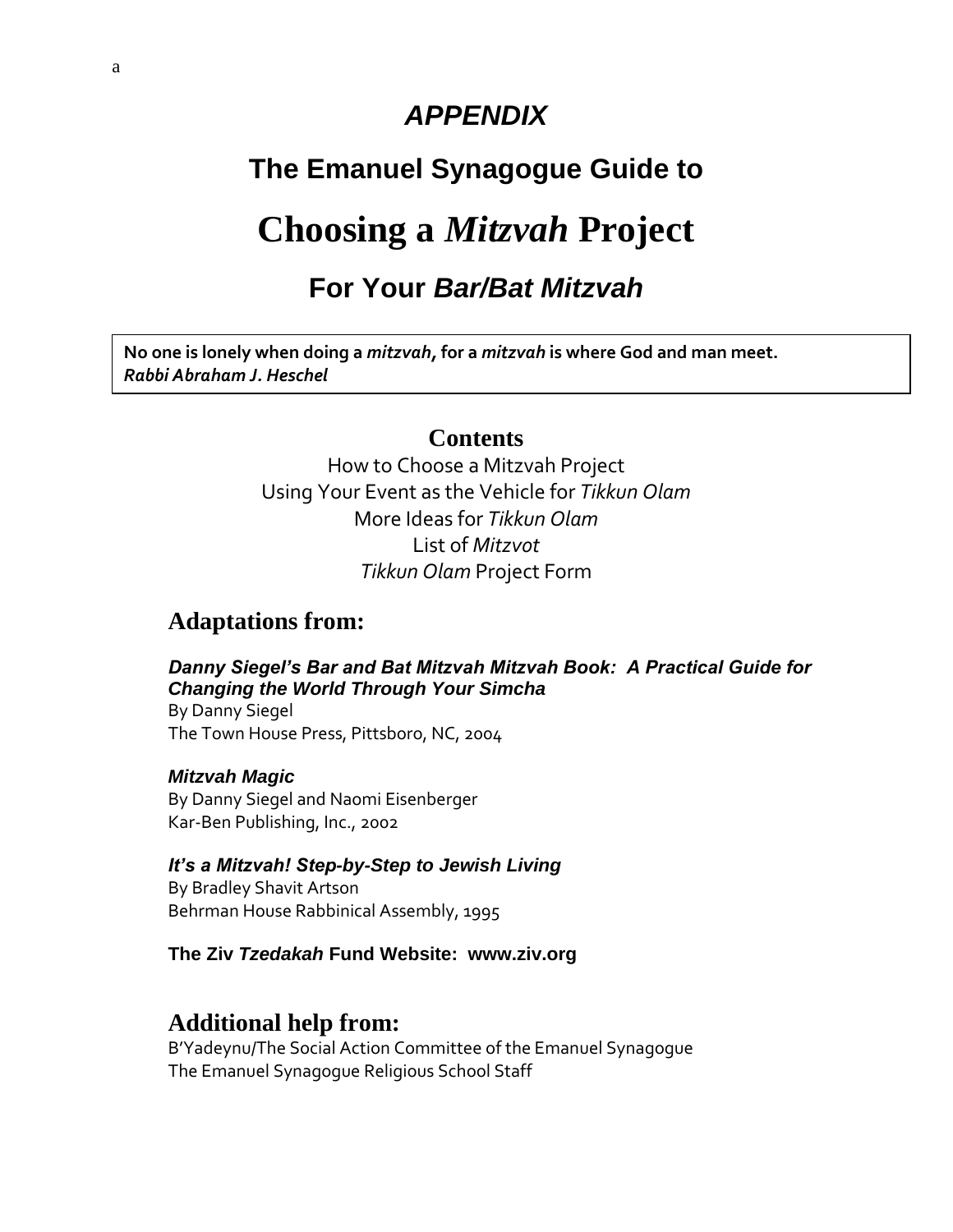# *To choose a mitzvah project, ask yourself these questions:*

*What do I really like to do?* What activities give you the most pleasure? Can you sit and read for hours? Are you really excited about playing the guitar or keyboard?

*What am I really good at doing?* This may include: giving big hugs, playing soccer, baking chocolate chip cookies, talking on the phone for hours, being a computer whiz, or drawing or painting beautiful pictures.

*What bothers me about the world so much I really need to change it?* Are you tired of hearing that there are untold numbers of kids who go to bed hungry every night? Do you feel uncomfortable when you visit a nursing home and see so many people just sitting and staring into space? Turn what bothers you into *Tikkun Olam* and make a difference.

*Whom do I know?* You may have special connections with friends or family that can make it much easier for you to do *mitzvot*. Do you know someone who enjoys playing a musical instrument as much as you do and would like to join you in a concert at a local nursing home? Do you have a relative who is a dentist and is willing to give you dental supplies that can be donated to a dental clinic in Jerusalem? Are you and your friends ace soccer players who could teach kids at a homeless shelter how to play?

*Why not?* This is generally the easiest question of all: almost always the answer is, "There's no real reason why not. So, let's do it."

*When do I start?* Start now! To plan a *Tikkun Olam* project that will truly add meaning to your *Bar/Bat Mitzvah* celebration, begin thinking about it 12 – 18 months ahead of the date of your event. This will give you plenty of time to find something meaningful to you, do some investigation and execute a good plan. This booklet has many ideas to start you on your way.

# *There is no such thing as a small mitzvah.*

*Any mitzvah, no matter how small, changes the entire world.*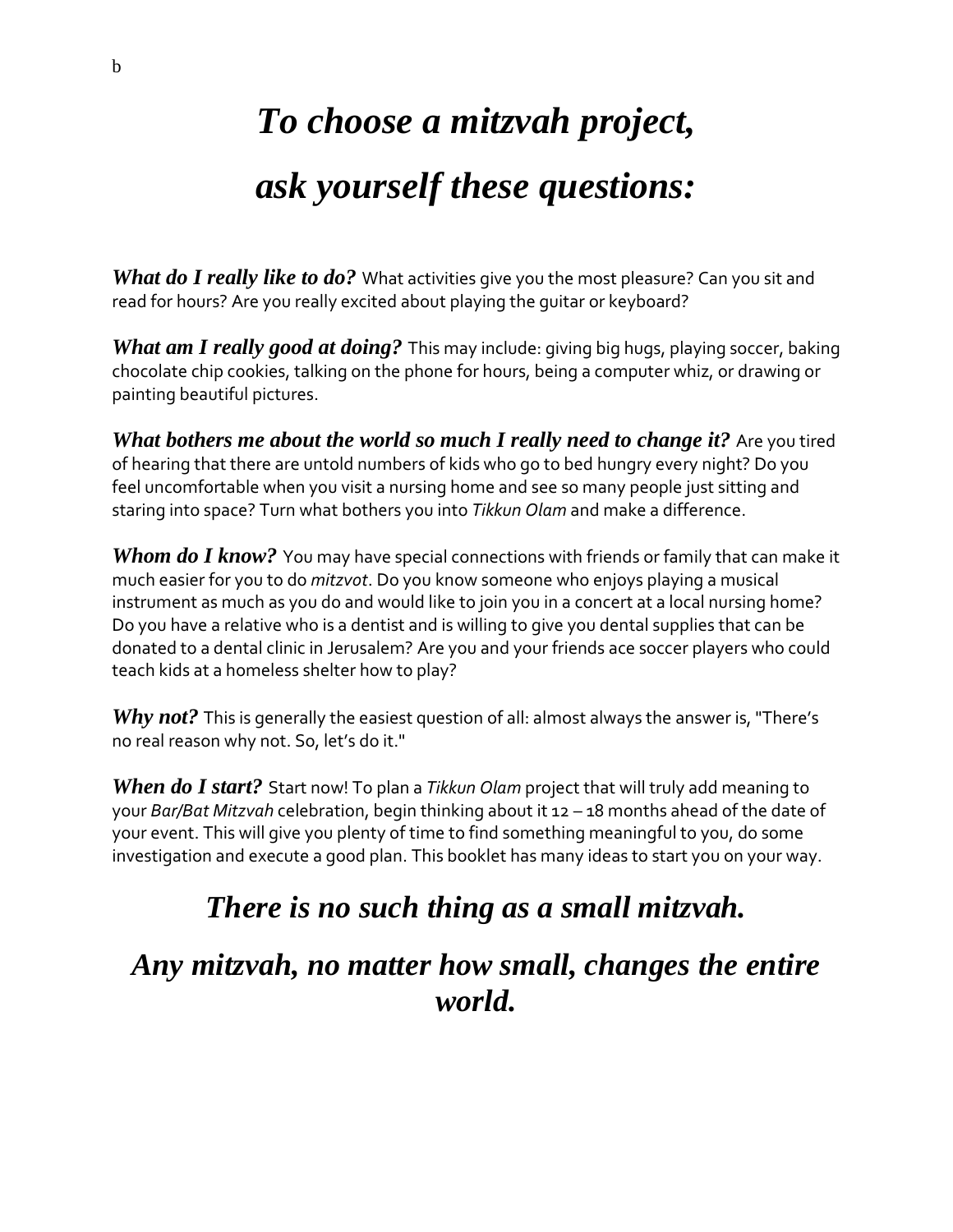## U**sing your event as the vehicle for** *Mitzvah***:**

There are so many "things" related to the *Bar/Bat Mitzvah* that are often taken for granted as ordinary which can be transformed into *mitzvah* objects.

**Invitations:** Instead of ordering expensive invitations, go down a level and donate the money you save to a favorite cause in honor of the *Bar/Bat Mitzvah.* Or insert into the invitation, a request for help with a collection or a donation of money to a designated *tzedakah* project.

**Centerpieces**: Brightly colored woolen scarves, socks, and mittens can be fashioned to look like flowers and put into a centerpiece. After the event, donate the winter wear to a child welfare organization. If you use flowers for your centerpieces, deliver them after the event to a nursing home, hospital or group home for those with handicaps.

*Bima* **Decorations:** As with centerpieces, these can be collections of clothes, food, books or other items to be donated.

**Ritual Items:** Items such as a *tallit*, *kippot, hallah* cover, *yad,* and hand washing cup can all be purchased from places which either support the Israeli economy or poor people throughout the world. Some suggestions are included below in the "ideas" section.

**Food:** As with the invitations, if you order a less expensive menu, you can donate the difference to a *tzedakah* in the child's honor. You can also donate the left-over food to a soup kitchen. How to do this can be discussed with the caterer and the Emanuel staff. Another consideration concerns the people who set up and serve the food and those who provide the entertainment. The wait staff and entertainers should be allowed to eat before they work.

**Speeches:** While the congregation is listening to the *Bar/Bat Mitzvah* child, he or she can make a plug for their favorite cause. This is a good opportunity to make people aware of injustices in the world and what can be done about them.

**The Gifts:** You may give all or part of your gift money to *tzedakah.* Be sure to have the checks sent to you rather than the organization so that you may personally send them all in together. You may ask your class to agree not to give each other presents but to all donate what you would have spent on presents to an agreed upon *tzedakah.*

**Party Favors:** Instead of party favors, you may choose to donate the money you would have spent. You can give each guest a note with his/her place card saying that a donation has been made in his/her honor.

**Be a** *Bar/Bat Mitzvah* **Twin for Children with Special Needs:** The *Masorti* Foundation for Conservative Judaism in Israel and the Hazzans Assembly invite you to participate in Operation *Mazal Tov.* By twinning with a special needs student in Israel, you will provide funds for him/her to participate fully as a Jew. Ask Hazzan Cohn for information.

**Recognizing the Special Qualities of Others:** Write a note to each guest invited to share in your *Bar/Bat Mitzvah* celebration telling them why they are special to you and your family. Leave the note at each place setting and see what a joyous celebration you will have. Make a habit of telling at least one person a day that they have a special quality. Include your parents, siblings and teachers too!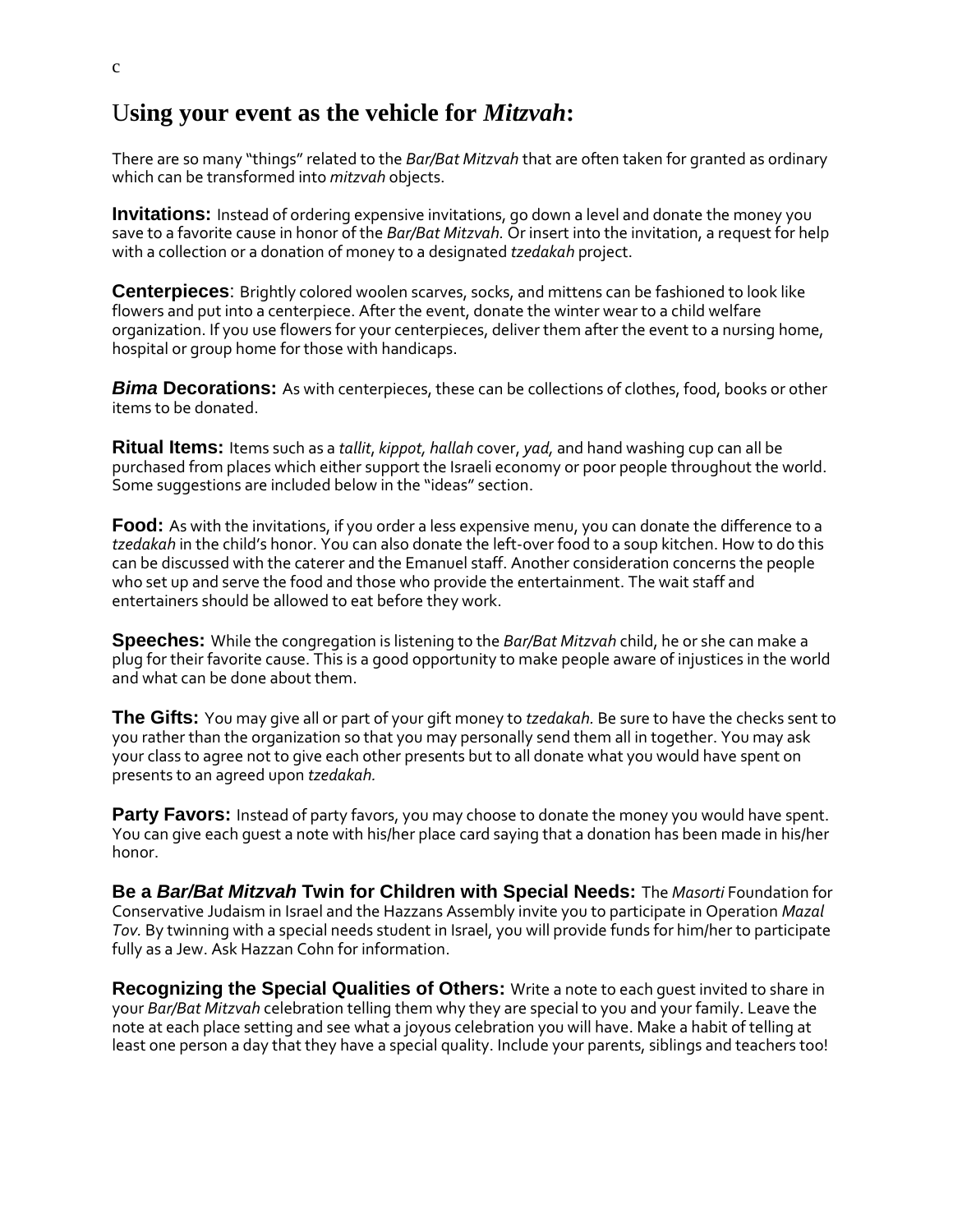# **More Ideas for** *Mitzvah* **projects:**

**Ethiopian Embroidery: [www.nacoej.org,](http://www.nacoej.org/) (212) 233-5200** Ethiopian Jewish men support their families by making and selling beautifully embroidered items such as *tallitot, matzah* and *hallah* covers and pillows. The North American Conference on Ethiopian Jewry is a non-profit organization that handles the selling of their work. Purchase your *tallit* from this organization.

**Maya Works: (773) 506-4905, [www.mayaworks.org](http://www.mayaworks.org/)** Guatemalan women in remote regions of the country are taught to develop the skill to create beautiful, colorful, crocheted *kippot*. They may be purchased in bulk for *Bar/Bat Mitzvah* guests at a very reasonable price. Each one is unique. The colors go very well with the *talitot* from NACOEJ described above.

**Buy or make a tz'daka box**: Collect change from all over the house - the laundry room, under couch pillows, etc. When the box is full give it to a charity of your choosing. Giving even a little can go a long way in your favorite agency.

**Collect unused cell phones** (and re-chargers if possible): **[www.donateaphone.com](http://www.donateaphone.com/)** Give them to organizations that reprogram them to make free calls to 911, the emergency phone number. Go to web site for information. Place collection boxes in places like libraries, school or synagogue lobby, neighborhood stores.

**Collections for children:** Bundles of storybooks, coloring books and crayons, school supplies, board games, sports equipment - can all be donated to children in shelters, hospitals and orphanages. Collect children's videos to give to children in a hospital.

**Mitzvah plants**: Give a plant to an elderly person and ask him/her to take care of it. Say that you will come back soon to see how the plant is doing. Research has shown that people who have plants to take care of live longer than those who don't. Ask a plant store which plants might be the best for elders to care for. Maybe they will donate some. Explain your project to a nursing home or assisted living facility or meals on wheels and get permission to give the plants. Make an announcement at school and/or your synagogue and get others to join you. Be sure and follow up on your promise to visit.

**Help Israel:** Locate products that are made in Israel. Find ways to make people aware of these products so that they will buy them, thus helping Israel's economy. For example, you can ask in the Crown Market for a list of their Israeli food products and make up a cookbook with ideas on how to use these products. Other markets sell Israeli tea, spices, chocolate, etc.

**Send Pizza to Israeli Soldiers: [http://pizzaidf.org](http://pizzaidf.org/)** Friends of Israel around the world are looking for tangible ways to share their feelings with our soldiers and also to support the Israeli economy. From this site you can send Pizza and Soda\* and for the summer, ice cream and cold fruit soup, to active duty soldiers who, day after day, are fighting terror and protecting the Jewish people.

**Conserve Water**: Because water is a precious and limited resource, we must use it wisely and save as much as possible. Use your *Bar/Bat Mitzvah* money to purchase sink-faucet aerators, low-flow shower head aerators, and a water-displacement device for the toilet. Install them in your home and encourage others to do the same.

**Support Israel Guide Dogs for the Blind:** We provide Guide Dogs for the blind in Israel. Many students have done meaningful Mitzvah projects to help raise awareness to support this worthy cause. Israel Guide Dog Center, 968 Easton Rd. - Suite H, Warrington, PA 18976 Michael Leventhal, Executive Director, [mike@israelguidedog.org,](mailto:mike@israelguidedog.org) 215-343-9100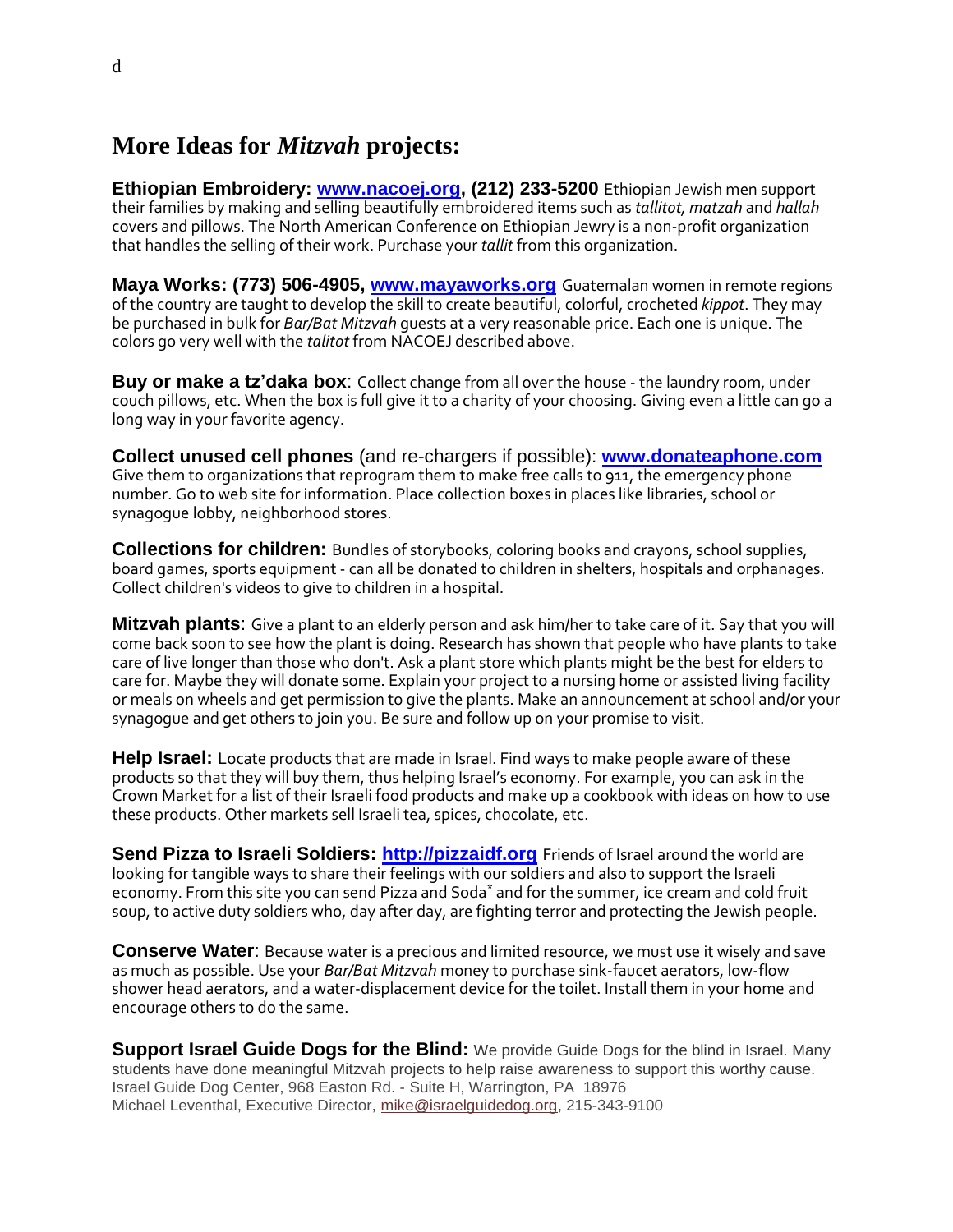**Recycle**: We are all used to recycling newspapers, glass and some plastic containers. Think of other ways to recycle. After shopping at the grocery store, keep the shopping bags in your car and reuse them again.

**Visiting the Sick**: When you discover someone is sick, send a brief card or a note. Follow-up the note with a short visit. Prepare carefully and thoughtfully for your visit. Don't wear perfume or aftershave lotion. Don't bring bad news. Prepare one or two topics for discussion that the sick person might enjoy. Bring a small practical gift. Be a good listener. Offer to say a *mi sheberach* (a prayer for healing) for the person at synagogue. Ask permission to make a contribution to the synagogue or a charitable cause in honor of the sick person. Offer to help the sick person's family. Let the synagogue office know about the person so that the clergy can call on him/her.

**Feeding the Hungry:** Volunteer your time at a soup kitchen on a non-Jewish holiday. Collect kosher food items for the Jewish Food Pantry or non-kosher items for Foodshare which distributes food in the greater Hartford area. Or check with your town to see if you can give to a local food pantry.

**Honoring Parents**: One of the Ten Commandments is to honor your parents. Think carefully about how you act toward your parents. Do you speak respectfully to them even when you are angry? Be sure to speak with respect to your parents. Don't sit in their special chair. Only use their things after asking. Forgive your parents for not being perfect. Honor them with a gift to their favorite charity.

**Helping Special Needs Children Learn to Play:** Children with special learning needs are certainly different from the ordinary child. Did it ever occur to you that they need playmates? Ordinary kids can be role models for special needs kids just by playing with them. Look around for a child that is "different" and may need some help learning how to play. Make a commitment to play with that child once a week or once a month. Speak with Mrs. Fox about children in our community who would enjoy a "playmate."

**The American Red Cross: 860-678-2700,** *www.redcross.org/local/connecticut.html* This organization runs blood drives, gives health care instruction and helps victims of disaster. Ask about their volunteer opportunities.

**Greater Harford Jewish Federation: 860-727-6100,** *[www.JewishHartford.org](http://www.jewishhartford.org/)* Visit their web site or call for volunteer opportunities within the Jewish and larger communities.

**Hebrew Health Care: 860-523-3818,** Alex Giorgio, Volunteer Coordinator, *[agiorgio@nathealthcare.com](mailto:agiorgio@nathealthcare.com)* . Many elderly residents need friendly visitors. This is just one of the possible ways you can volunteer at this nursing home.

**Monthly Friday Evening Services at the Hebrew Home and Hospital: 523-5254, [pgarry@comcast.net,](mailto:pgarry@comcast.net) Pam Garry** Each month, Emanuel members conduct an abbreviated *Shabbat* service for those at the Hebrew Home from 3:15 p.m. – 4:15 p.m. All are welcome to participate in a single service or on a regular basis. The residents enjoy attending and socializing with our members, especially the children.

**Hartford Jewish Coalition for Literacy: 236-7323, Gale Shapiro** Volunteers can help a child learn to read by working one-to-one, or collect books to give to children who have no books in their homes.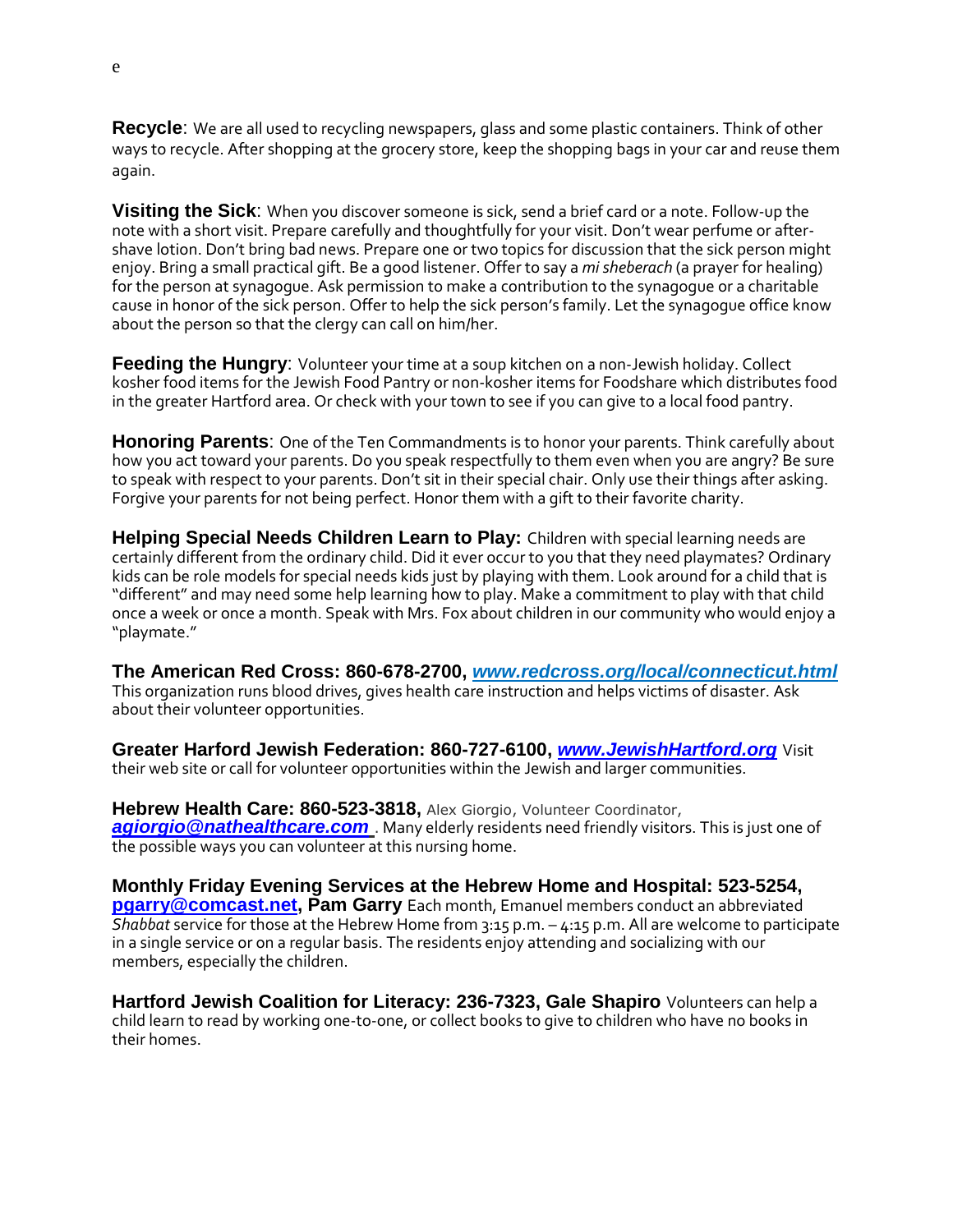**Collecting shoes for the Homeless: [http://solepurpose.com](http://solepurpose.com/)** Homeless people wear out their shoes every 6 – 8 weeks. This site tells you how to collect used shoes and get them to people who need them.

#### **Volunteer Solutions – 493-6800:**

*[www.uwcact.org/howyoucanhelp/youth\\_opps.htm](http://www.uwcact.org/howyoucanhelp/youth_opps.htm)* This web site maintained by the United Way of the Capitol Area has many volunteer opportunities to explore.

**Jewish Family Service: 236-1927, w[ww.jfshartford.org,](http://www.jfshartford.org/)** Volunteers are needed to help with a variety of projects from organizing a *Purim* party for adoptive families, distributing Passover food baskets and tutoring a New American, to helping with a kosher food pantry.

**Board of Education and Services for the Blind: 602-4144, Anita Gagnon** This agency, which provides services to visually impaired and blind adults and children throughout the state, seeks volunteers to make story boxes and touch books for blind children. Volunteers of all ages, whether groups, families or individuals, are welcome. No experience necessary. Training will be provided.

**Zichron Chana Baila: Kids for Chesed - [http://www.zcb613.org](http://www.zcb613.org/)** The organization prepares packages for sick children from items that are made by school groups or children's parties. School groups or parties order kits, pay for them and work on multiples of one item such as pillow cases, hospital gowns, clipboards, boxes for stationery, washing cups and basins, or games to be played on Shabbat The organization prepares packages with many of these items for each child. They also take requests of people who know a sick child who would benefit from this Chesed.

**Music for the home-bound** If you and perhaps a few friends are musicians, you may want to entertain some home-bound people. Patients in residential facilities have organized recreation activities, but those unable to get out of their homes miss out on this.

**Covenant To Care: 243-1806, <b>covenanttocare.org** This is a private, non-profit organization dedicated to improving the lives of Connecticut's abused and neglected children through such projects as buying holiday gifts and buying and filling school back packs for the abused/neglected children who move into foster homes.

**The Jewish Association for Community Living (JCL), www.jcl-ct.org Denis Geary, Executive Director, (860) 522-5225** This agency responds to the needs of persons with developmental disabilities and their families in our community by providing group homes, apartments, a day program and other support and services. They would very much like to have help bringing Jewish holiday and *Shabbat* celebrations to their residents.

**Foodshare: 688-6500, [http://www.foodshare.org](http://www.foodshare.org/)** A regional food bank, Foodshare distributes over 12 tons of food per day to more than 300 local programs that feed hungry people in Hartford and Tolland Counties. They welcome the donation of non-perishable food items.

**B'Yadeynu--The Emanuel Synagogue Social Action Committee: Risa Davidson, 236-8889, [risagdavidson@gmail.com](mailto:risagdavidson@gmail.com)** Become an active member of the synagogue social action committee. Our committee name means both "in our hands" and "with our hands." We get involved. Among our projects are the Kol Nidre Food Drive, the Thanksgiving Turkey Drive, Covenant to Care gifts for foster children, and others.

**Connecticut Humane Society: Alicia Wright, 594-4502, ext. 6309, [www.cthumane.org](http://www.cthumane.org/)**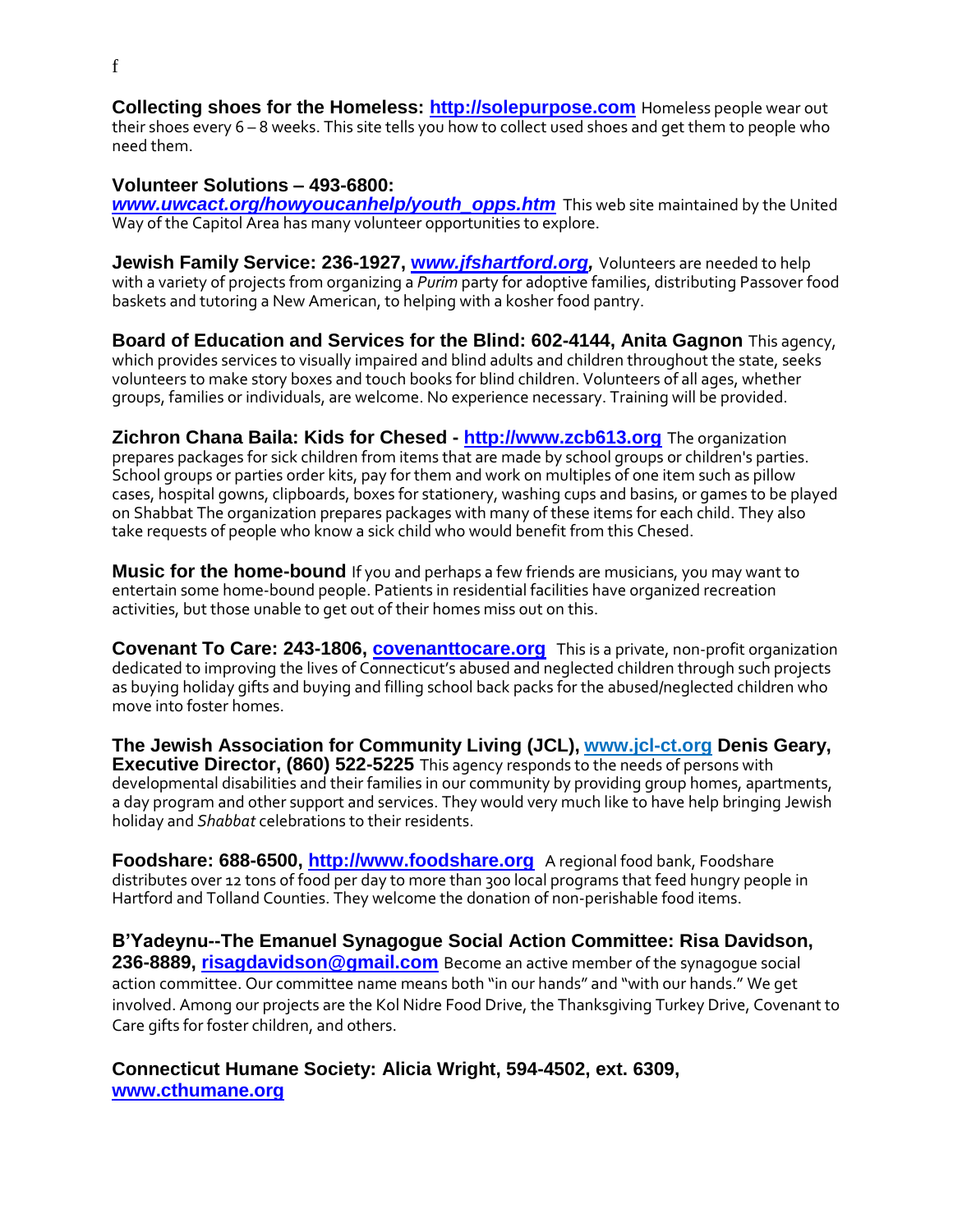The Humane Society looks for short term foster families to house animals until they are ready to be put up for permanent adoption. For another of their projects, they will train you to do pet therapy visits to nursing homes, special education classrooms, group homes, etc. You can take a Humane Society pet or, your own pet if it has the right temperament and passes a test. You can visit once per month or more often. At least a year's commitment is necessary.

### **Our Companions: Susan Linker, 242-9999, [SusanL@OurCompanions.org.](mailto:SusanL@OurCompanions.org)**

**[www.ourcompanions.org](http://www.ourcompanions.org/)** Our Companions has many opportunities for volunteer activities in animal welfare. You can get involved with research projects about animals, bake dog cookies to sell and raise money for animal rescues, help with mailings, etc. Kids can work on a volunteer project with a friend/friends or go solo. This organization hopes to build a sanctuary for domestic animals. They plan to offer pet adoption and animal behavior training as well as a community education and recreational center. Our Companions is presently providing low cost training for rescued dogs and their owners in group classes @Tails-U-Win as well as privately in people's homes.

### **Out To Pasture Farm & Rescue, Inc.: Carrie Haggart, [carrie@outtopasture.org](mailto:carrie@outtopasture.org)**

This is a family-run, non-profit animal rescue/rehabilitation organization that cares for animals in need. Their goal is to give these animals which are elderly, abused, terminally ill and/or physically challenged, a home where they can live out their natural lives with the physical and emotional support they deserve. They need monetary contributions as well as litter, diapers, food and paper towels. People can sponsor a particular animal of their choosing for any length of time.

**Nike Reuse-A-Shoe Program [www.nike.com/us/en\\_us/retail/?preFilter=RE](http://www.nike.com/us/en_us/retail/?preFilter=RE)** Nike's shoe collection program takes used athletic shoes (all brands accepted) and grinds them up to give them new life as athletic surfaces. The end results are safe playing surfaces including football fields, running tracks, basketball and tennis courts, equestrian trails and playgrounds. Nike will not accept shoes delivered with postage due. No shoes containing metal, cleats or lights are accepted.

**Jordan River Village, 7 Guber Street, Ra' anana, Lower Galilee 43728 Israel, 011.972.9.7717599, [www.jordanrivervillage.org:](http://www.jordanrivervillage.org/)** One of Paul Newman's *Hole in the Wall*  camps, Jordan River Village will be the first year-round, permanent site in the Middle East designed especially for children with life threatening, chronic or genetic diseases of all faiths and backgrounds. Monetary contributions are very much appreciated.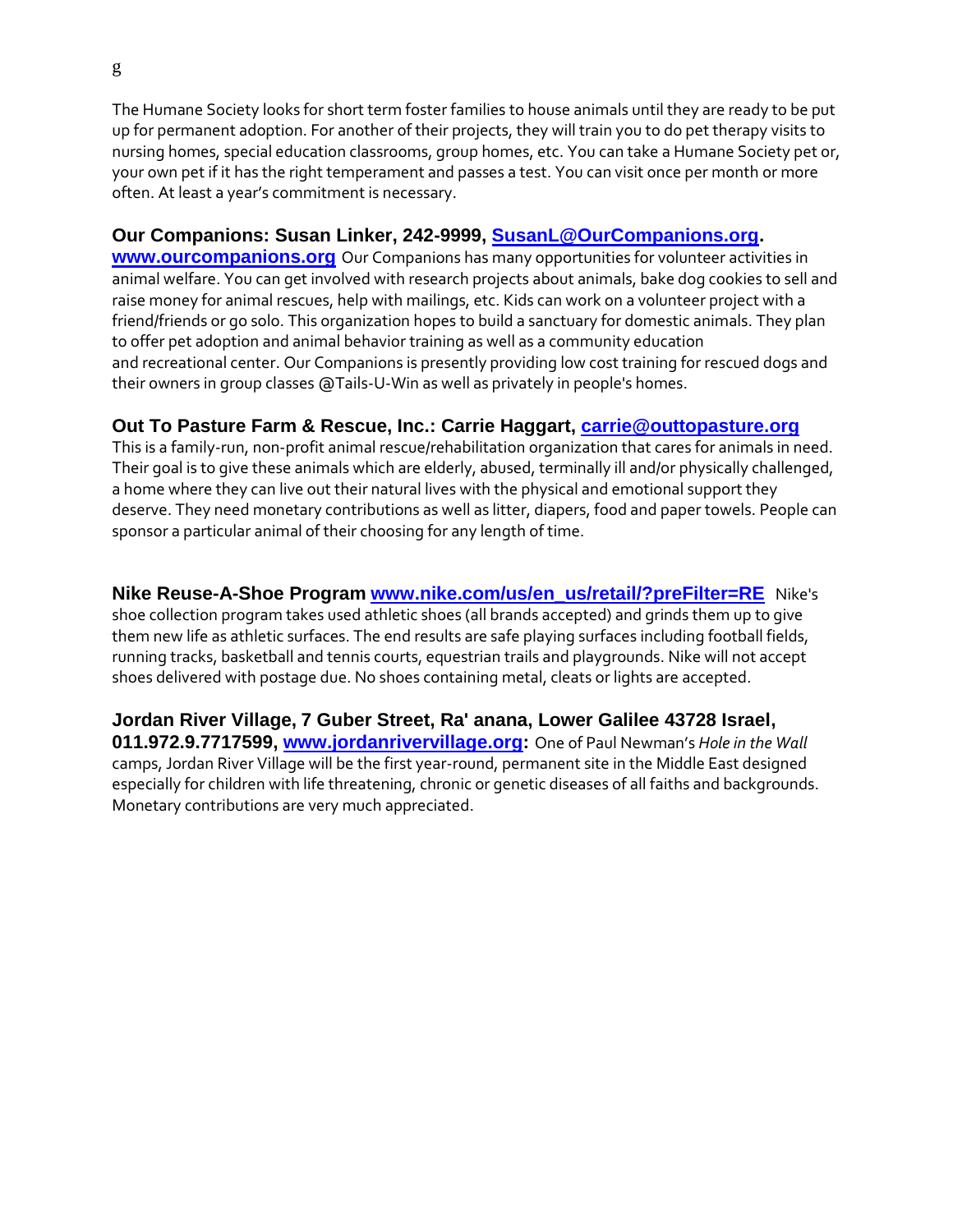

Student Name

Project Name

A brief description of the project:

How will this project be executed?

When will this project be executed?

Why did you choose this project?

How does your project help repair the world?

What is the Hebrew term for this type of project? (example: *g'milut hasadim*--acts of loving kindness) If you are unsure of the Hebrew terms, please call the school office – we'll be happy to help.

Parent: I/we have reviewed this project plan with my/our child and give him/her permission to carry it out.

\_\_\_\_\_\_\_\_\_\_\_\_\_\_\_\_\_\_\_\_\_\_\_\_\_\_\_\_\_\_\_\_\_\_ \_\_\_\_\_\_\_\_\_\_\_\_\_\_\_\_\_\_\_\_\_\_\_\_\_\_\_\_\_\_\_\_\_

Please return to the religious school office **three months** before your child's *Bar/Bat Mitzvah*.